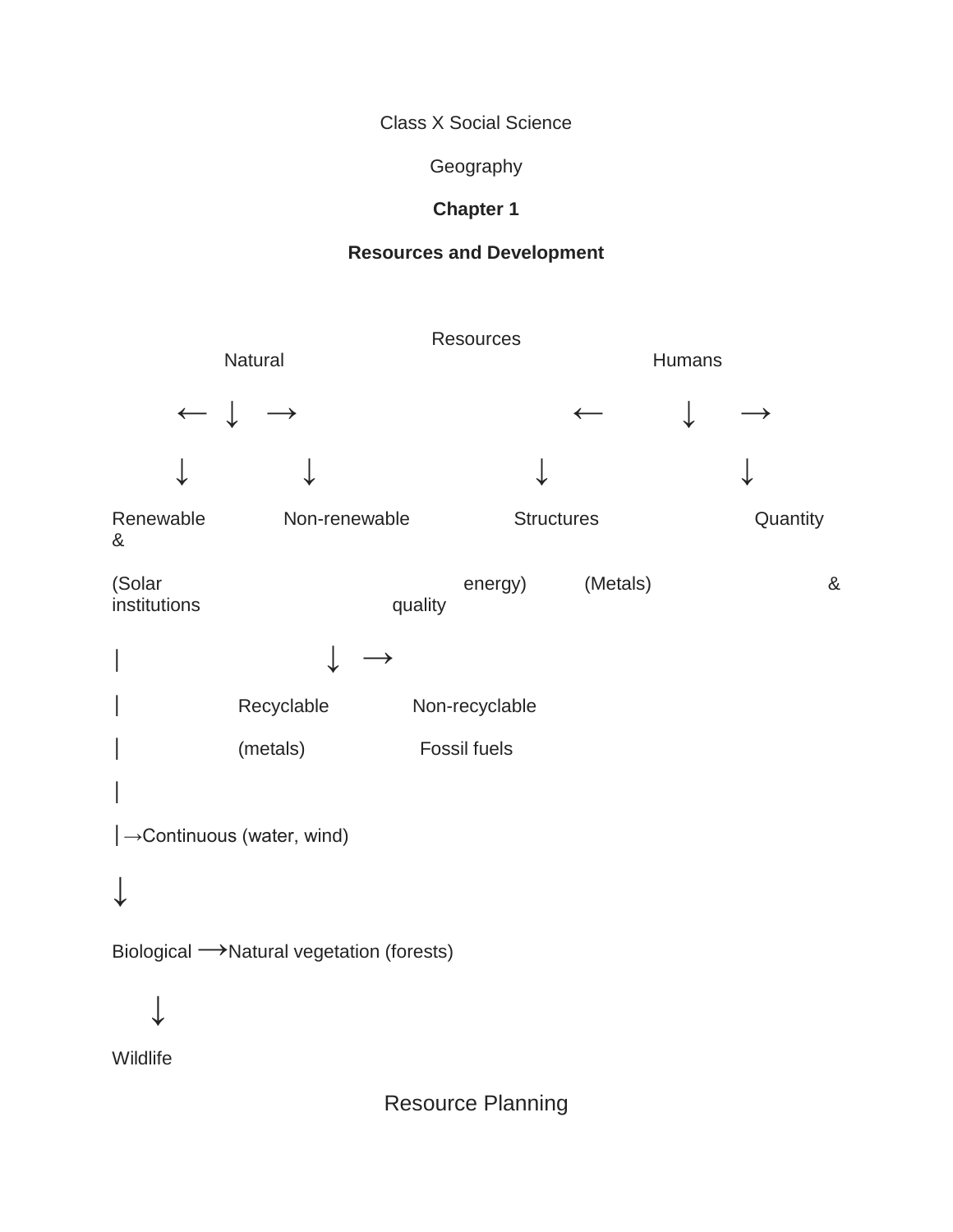Definition - Resource Planning is adopted for judicious use of natural resources.

#### NEED

1. Resources should be used in a planned manner because they are available in limited quantities and some of them are non renewable.

2. They are distributed unevenly over the country. All the states do not have all types of resources, they have some and lack others. Some examples are :- Arunachal Pradesh has water resources but lacks infrastructure, Jharkhand, Chattisgarh and MP have minerals but lack technology.

#### Steps of planning

1 Identification, surveying, mapping – quantitative and qualitative estimation of the resources across the regions of the country. And planning structures appropriate

2 Evolving and planning structures, appropriate technology, skillS and institutional set ups

3 Matching the resources development plans with the overall national development plans

#### **LAND USE PATTERN IN INDIA**

Forests - 22.78%

Barren and uncultivable waste land - 8.61%

Cultivable waste land 4.17%

Net sown area – 46.2%

Non-agricultural land 14.81%

**Land degradation** – Destroying the fertility of land by deforestation, over grazing, mining, quarrying, over irrigation, discharge of industrial effluents and wastes makes the land unsuitable for agriculture,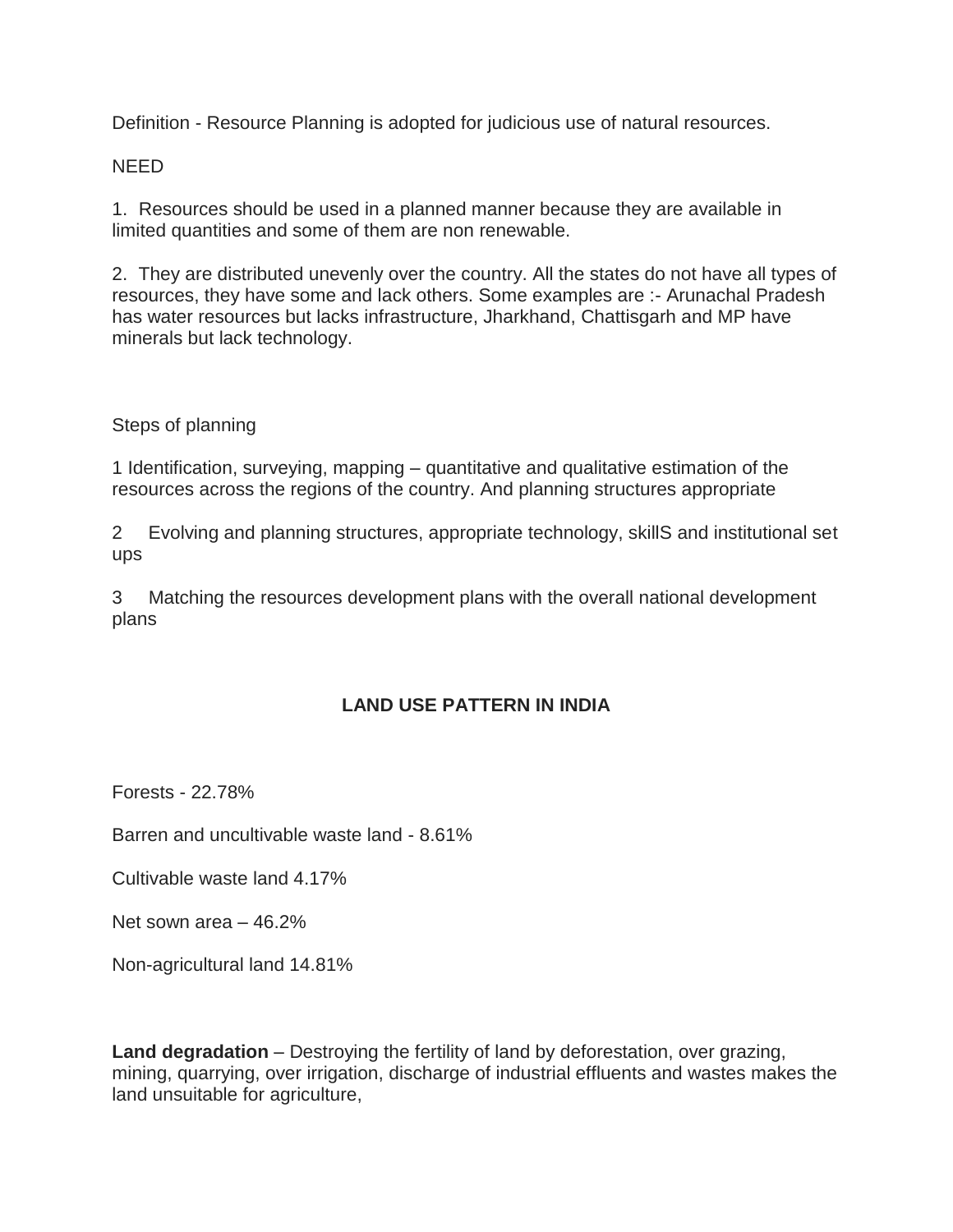# **Conservation of land**

- 1. Afforestation- growing of more and more trees whose roots bind the soil together.
- 2. Proper management of grazing- preventing over grazing

3. Shelter belts – planting lines of trees to decrease the speed of wind to prevent wind erosion

- 4. Making of waste lands fertile
- 5. Controlling of mining, quarrying and proper disposal of industrial effluents.
- 6. Controlled irrigation

**SOIL** – the uppermost fertile layer of land which contains minerals and organic material is called soil. SOIL Erosion- Removal of top soil by the pressure of water, wind, overgrazing, over use of land for agriculture which remove its fertility is called soil erosion.

## **Soil conservation**

1. Afforestation

2. Countour ploughing- planting along the countours de-accelerate the flow of water down the slopes.

3. Strip cropping- strips of grass or a different crop is grown between a certain crop.

**Attempt all questions at the end of the chapter in your NCERT Book.**

**If there are any doubts please post the same on the website.**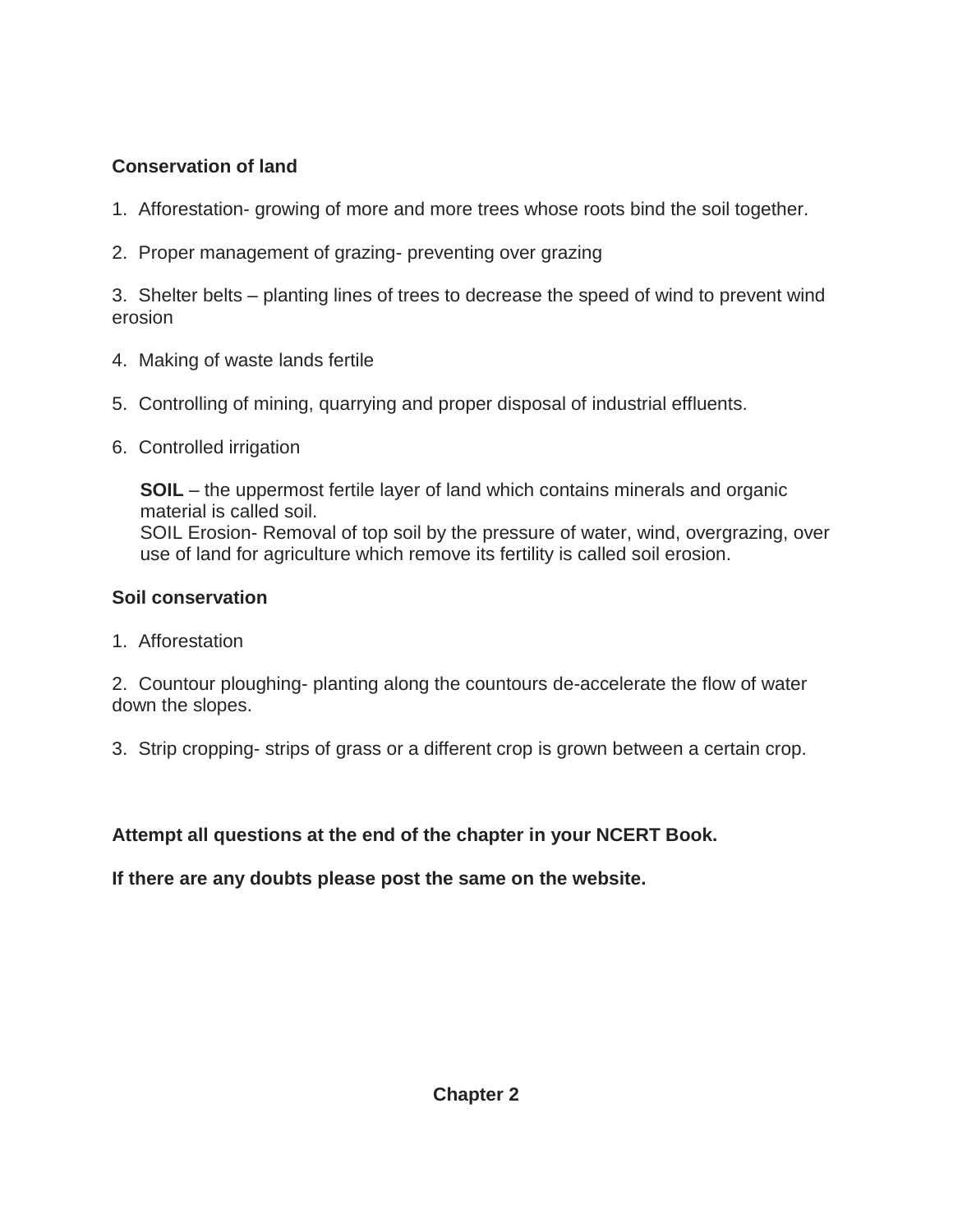## **FOREST AND WILDLIFE RESOURCES**

### **PLANTS AND ANIMALS**

1. Normal species-population level considered to be normal eg cattle, trees like sal

2. Endangered species-those species that are in danger of [extinction.eg](http://extinction.eg/) black buck, sangai

3. Vulnerable species-those species that are vulnerable to get extinct. Eg blue sheep gangetic dolphin

4. Rare species- those species that are small in number and may move into the endangered or vulnerable category eg desert fox, hornbill.

5. Endemic species- species which are found only in some geographical areas usually isolated by natural of geographical [barriers.eg](http://barriers.eg/) Andaman teal Mithun in AP.

6. Extinct species- species which are not found after searches of known or likely areas where they may occur.Eeg Pink head duck, Asiatic cheetah.

**Ecology or ecological system** Humans with all other living organisms are interdependent on each other form an ecological system.

**Biodiversity-**sum total of all varieties of species of plants animals and micro organisms

**Flora- plant life Fauna- animal life**

## **Causes for depletion of flora and fauna**

1. Over utilization of forests to fulfill human needs of food, fodder, rubber, barks, leaves medicines, dyes and fuel etc.

2. During the colonial period forests were cleared for railways, agriculture, mining, commercial and scientific forestry.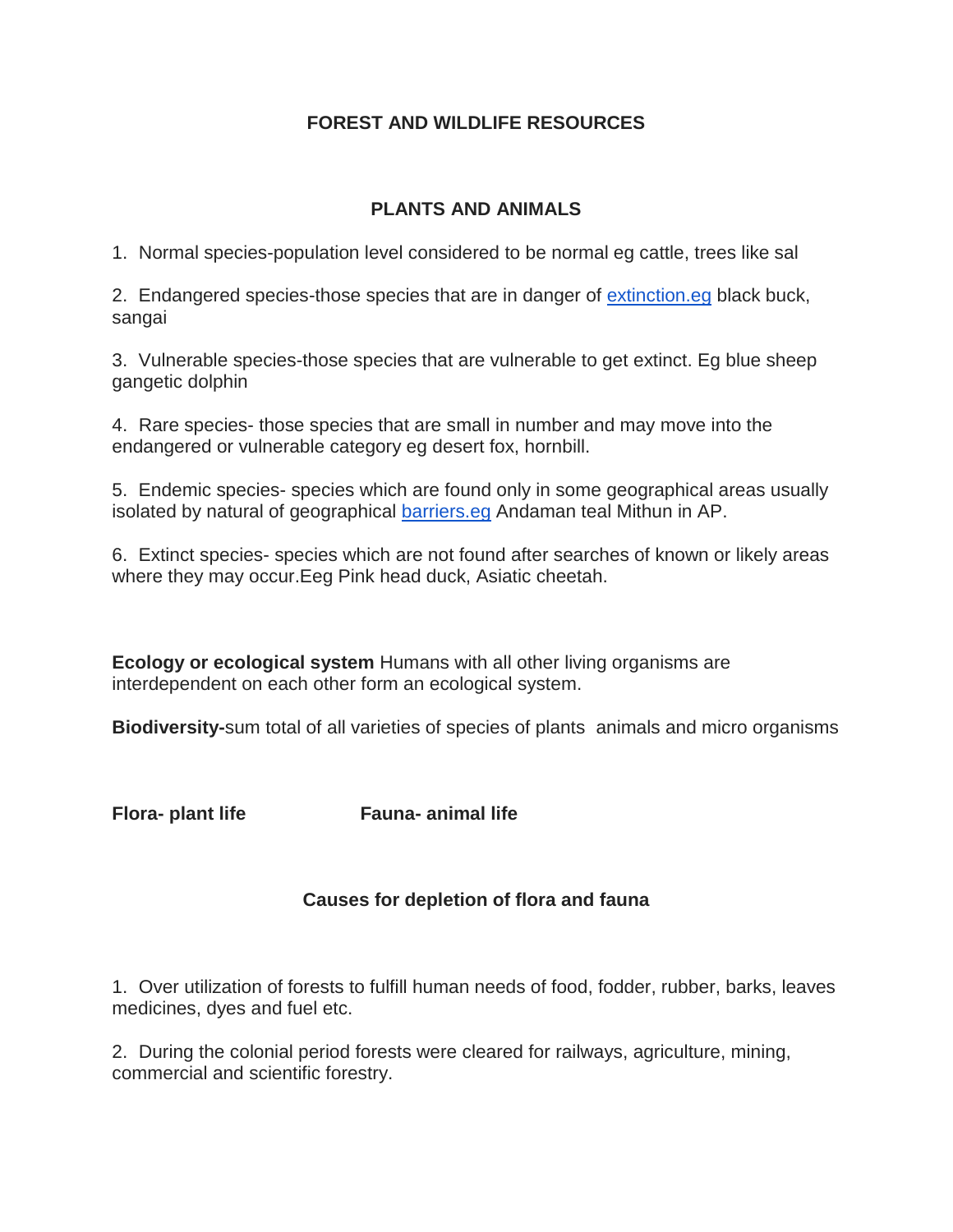3. Agricultural expansion due to increase in population and hence demand of food.

4. Multipurpose projects:- to set up these projects thousands of hectares of forests were cleared.

5. Mining to get minerals led to clearing of forests.

6. Over grazing and fuel wood collection led to depletion of forests. Small plants were eaten by animals or got trampled under their feet.

#### **The depletion of forests leads to**

- a) Tribal communities lose their habitat
- b) It leads to droughts, as there is less rainfall, which result in less agricultural produce.

c) Floods when there is rain there being no trees water flows fast and also there is less underground seepage which results in floods.

d) There being no trees to bind the soil it leads to soil erosion.

## **Types of forests**

1. Reserved forests. They are regarded as the most valuable. No activity is allowed within these areas. They are permanently earmarked. Controlled by the government. They cover approximately 50% of total forests.

2. Protected forests they are protected from any further depletion. Limited activity is allowed. Controlled by the government. They cover approximately 33% of total forests.

3. Un-classed forests. Consist of in accessible forests or waste lands. They cover approximately 17% of total forests. They are owned by the Government or private companies or individuals.

## **Steps taken by government for conservation of forests**

1. 100 National parks,17 biosphere and 515 wildlife sanctuaries setup to protect and preserve flora and fauna.

2. Indian Wildlife Protection Act implemented in 1972 banning hunting giving legal protection o their habitat and restricting trade wildlife.

3. Special projects to protect specific species like the Kashmir stag, freshwater crocodile, gharial, Asiatic lion, black buck, Indian elephant, snow leopard have been given full or partial protection.